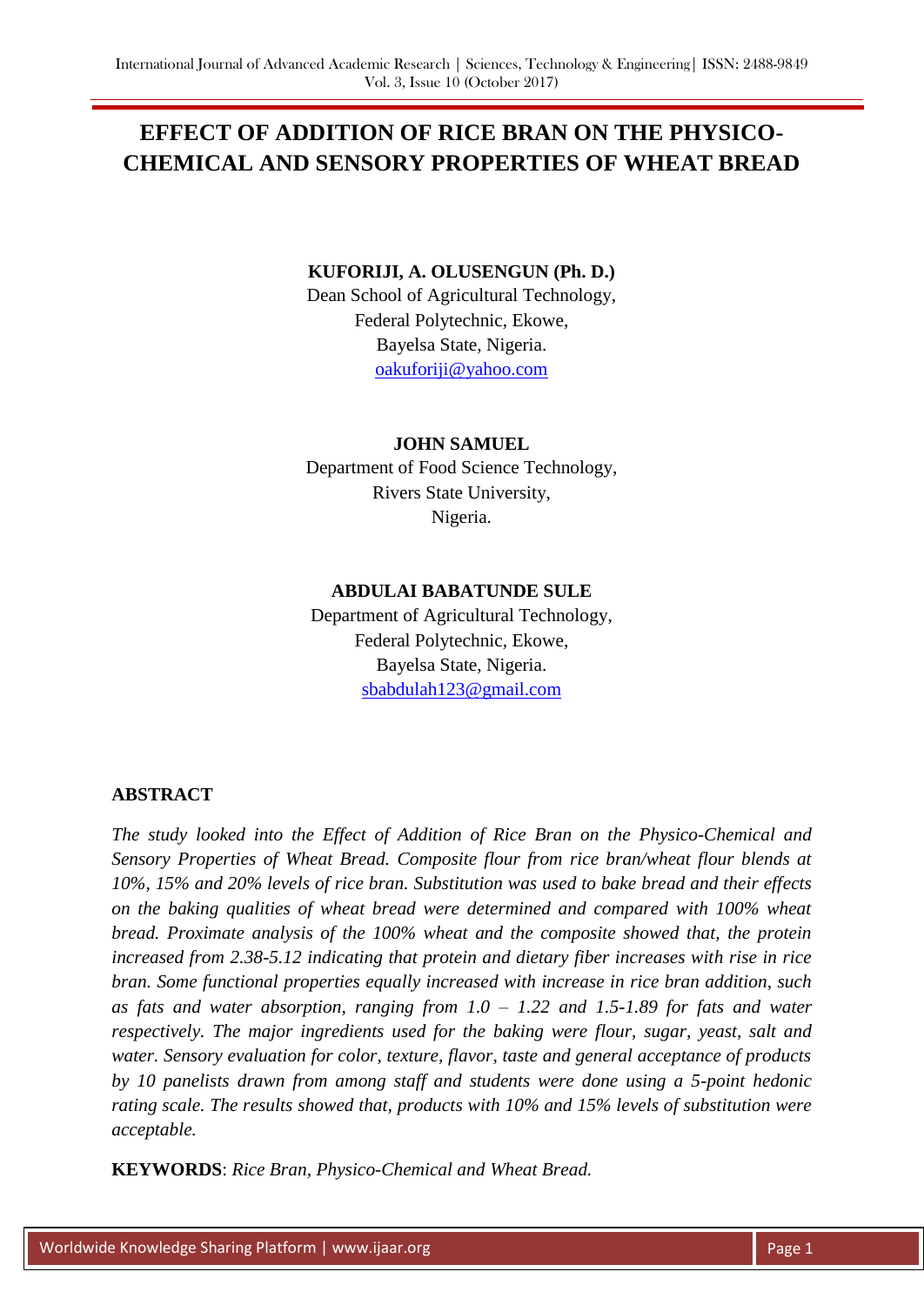## **INTRODUCTION**

Cereals are a group of cultivated plants belonging to the family of gramineae. Their grains are of major interest for human animal feeding due to their abundance and nutrient composition. The food grain belongs to about ten plant species. In this part of the world, the most commonly used are wheat, rice and maize (Alais & Linden, 1999). All varieties of rice are available throughout the year, supplying as much as half of daily calories for half of the world's population (Anderson et al, 2000).

Rice (especially brown rice) is described to be high in nutrient composition due to the presence of bran compared to other staple foods such as tubers. The difference between brown rice and white rice is not just color; a whole grain of rice has several layers. Only the outer most layer; the hull is removed to produce what we call brown rice. This process is the least damaging to the nutritional value of the rice and avoid the unnecessary loss of nutrients that may occur with further processing (Jensen et al, 2004).

The removal of the hull ends up with brown rice which is rich in protein, vitamins, mineral and oil. If brown rice is further milled to remove the bran most of the germ layers, the result is the whiter rice, but also a rice that has lost many more nutrients. At this point, however, the rice is still unpolished, and it takes polishing to produce the white rice we are used to seeing. Polishing removes the aleurone layer of the grain, a layer filled with health supportive essential. In facts, our food ranking system qualified brown rice as an excellent source of manganese and a good source of minerals selenium and magnesium. The complete milling and polishing that converts brown rice into white rice destroys  $67\%$  of vitamin B<sub>3</sub>, 80% of vitamin  $B_1$ , 90% of vitamin  $B_6$ , half of the manganese, half of phosphorus, 60% of the iron, and all of the dietary fiber and essential fatty acids. For this reason, United States enacted a law that, fully milled and polished rice must be enriched with vitamin  $B_1$ ,  $B_3$  and iron. But the form of these nutrients when added back into the processed rice is not the same as in the original unprocessed version, and at least 11% of the lost nutrients are not replaced in any form even with rice 'enrichment' (Anderson et al, 2000).

# **LITERATURE REVIEW**

# **THE PHYSIO-CHEMICAL PROPERTIES OF FLOUR**

The water binding ability of flour is of interest, microbial growth in a particular food depends upon water activity (Okaka, 2001). Binding of water to protein and carbohydrates constituent of flour or defatted rice bran results in decreased water activity which brings about change in microbial growth, and it also influences the water absorption rate. Water absorption without protein dissolution results in swelling (expansion) and will affect such characteristics as viscosity and adhesion of product. Food foams are usually dispersion of gas bubbles in continuous liquid or semi solid phase that contains a soluble surfactant. A large variety of food foam exists with widely different textures such as whipped cream, whipped topping and so on. In most cases the gas is air, but in few occasions it is carbon dioxide, and protein.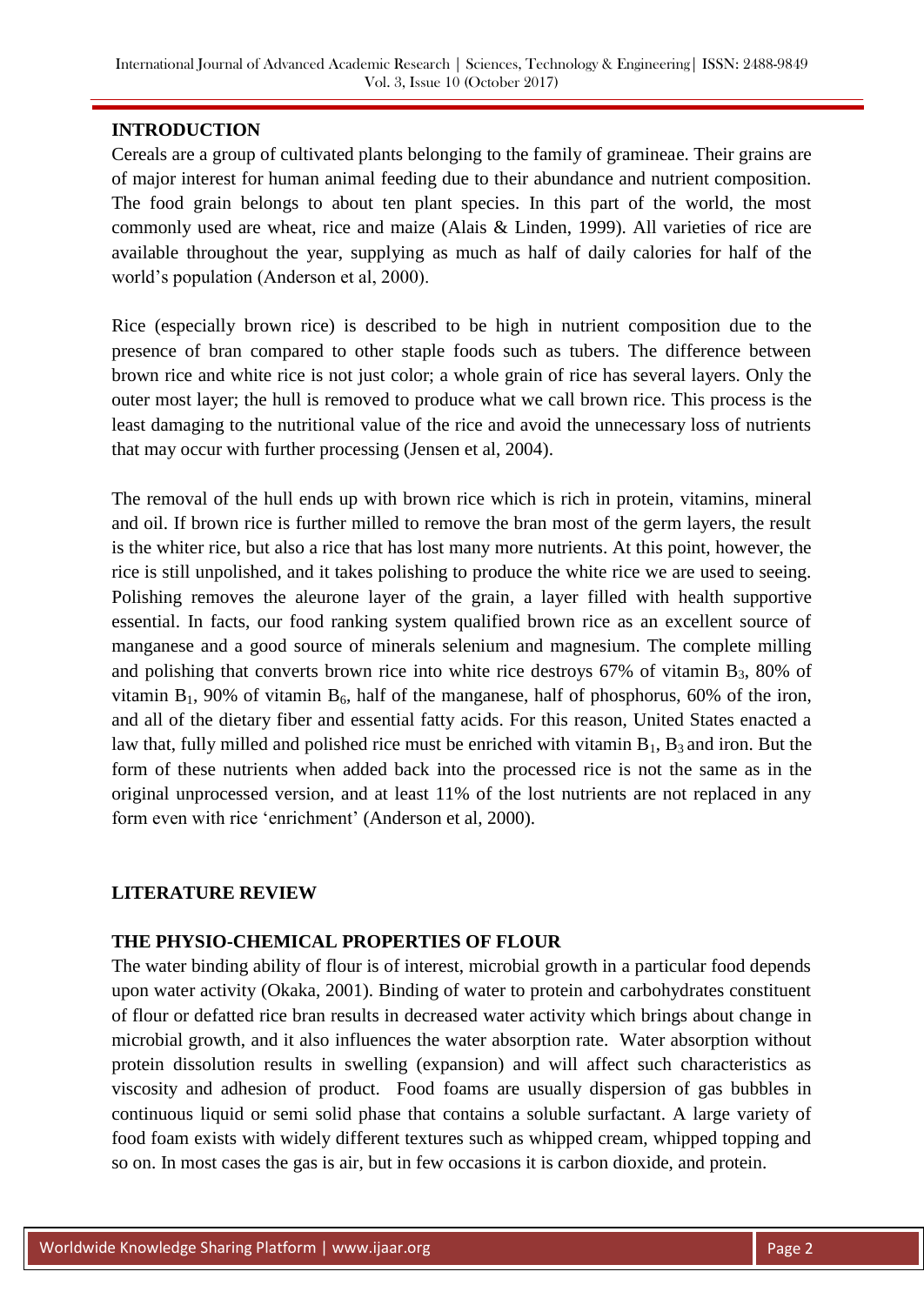## **QUALITY OF WHEAT FLOUR IN BREAD BAKING**

The baking quality of wheat flour besides starch is the reserved protein which is water insoluble. In wheat, these proteins belong to two families; the gliadin and the glutenin which are not found elsewhere. When they are present in the right proportion, they make it possible to obtain a dough which is extensible (gliadin property) and elastic (glutenin property). There are two types of wheat flour which are; soft and hard wheat. Soft wheat has the best proportion of protein for bread baking while hard wheat is used in noodles and semolina (Alais, 1999). The levels of substitution of wheat flour with the respective blends of defatted rice bran addition were 10%, 15%, and 20% while 100% wheat flour was used as control.

#### **THE USES OF RICE BRAN**

The outer layer of the grain (bran) and the oil made from bran are used for medicine. Rice bran is used for treating diabetes, high blood pressure, high cholesterol, alcoholism, obesity and so on (Web MD, 2017). Rice bran might help to lower cholesterol because the oil it contains has substances that might decrease cholesterol absorption and increase cholesterol elimination. One of the substances in rice bran might decrease calcium absorption; this might help reduce the formation of certain types of kidney stones.

Bran is one of the main products in processing paddy rice; it is produced in the pearling (scouring) process. Rice bran comprises of the pericarp, aleurone layer, embryo and some of the endosperm and contains most of the vitamins and protein of grain (Juliana, 1993).

# **PURPOSE OF THE STUDY**

The aim of the study is to look into the Effect of Addition of Rice Bran on the Physico-Chemical and Sensory Properties of Wheat Bread. Specifically, the study intend to:

- 1. Show the nutritional composition of wheat and defatted rice bran.
- 2. Determine the proximate compositions of composite breads in percentage.

#### **RESEARCH QUESTIONS**

The following research questions guided the study.

- 1. What is the nutritional composition of wheat and defatted rice bran?
- 2. What are the proximate compositions of composite breads in percentage?

#### **SCOPE OF THE STUDY**

The study is limited to addition of rice bran on the physico-chemical and sensory properties of wheat bread.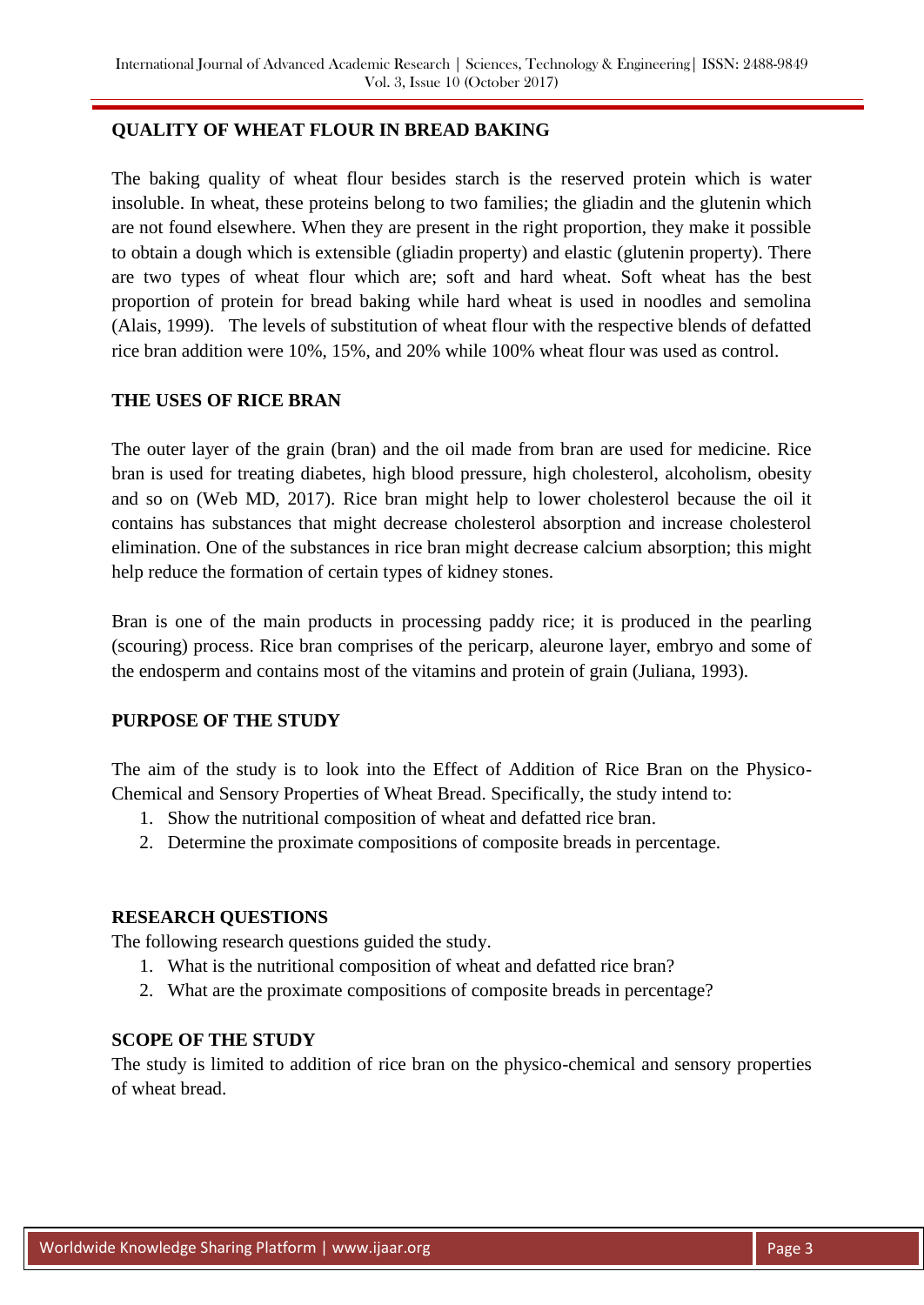## **METHODS**

About 500g of the sample was carefully weighed, and 1000ml of straight –run gasoline solvent was added and stirred together and ensure uniform spread of the solvent throughout the sample. It was stirred at 20-30 min intervals for about 3-4 times, allowed standing overnight and decanting. The oil/solvent mixture was filter and dried in the oven at 100 degree C to remove the solvent. It was then dried, sieved for the analysis.

**PROXIMATE ANALYSIS** (Defatted Rice bran, wheat flour and their composite)

**MOISTURE CONTENT**: Moisture content was determined in accordance with standard procedure. Cleaned flat dish made of Silica material was dried on the oven and cooled in desiccators.

The cooled dish was weighed  $(w_1)$  and 5g of the sample was accurately weighed  $(w_2)$ into the dish and spread uniformly and was transferred into an air oven at 130°c to dry for 1hour. Pairs of tongs were used to transfer the dish into desiccators, allowed to cool and weighed; the dish was return to the oven for half an hour and again cooled in the desiccators and weighed. Repeated to constant weight  $(w_3)$ , this is done in duplicate.

% moisture =  $w_2 - w_3x$  100  $w_2-w_3$  1

#### **ASH CONTENT**

Ash was estimated in accordance with the method of A.O.A.C. (1990). Porcelain crucibles were thoroughly washed, cleaned and placed in a muffle furnace for about 1 hour and cooled at room temperature in the desiccators and reweighed  $(w_1)$  2g of the samples were accurately weighed into the crucibles and weighed giving a total weight  $(w_2)$ . The samples were charged on a Bunsen flame until smoking ceased. (This process is known as de-carbonization) and the transferred to muffle furnace and ash for 3hrs at  $600^{\circ}$ c in duplicates and labeled to avoid confusion. At the end, the crucibles were cooled in desiccators and reweighed  $(w_3)$ .

% ash =  $w_3 - w_1 x 100$ 

 $W_2 - W_1$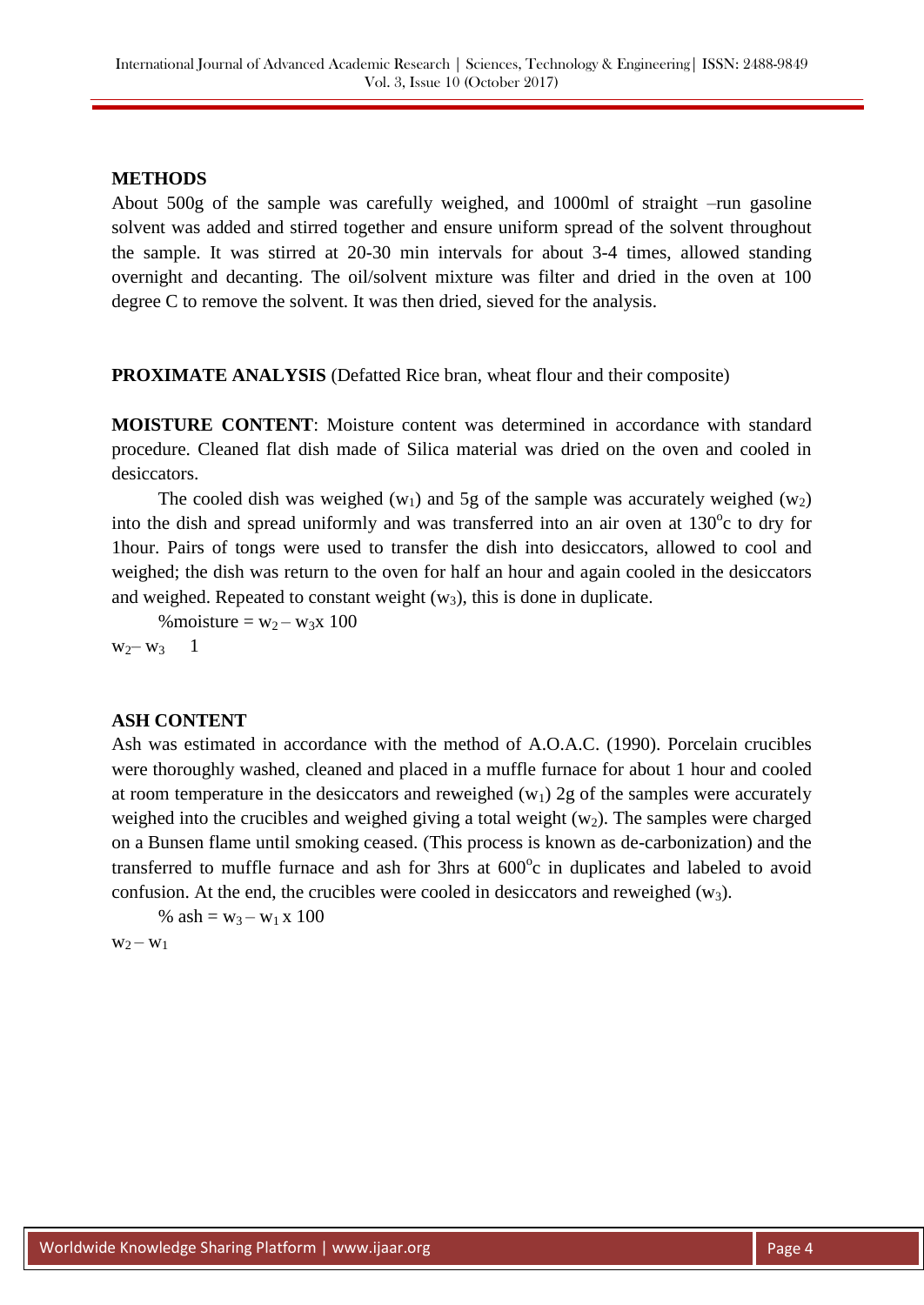# **DATA ANALYSIS**

# **TABLE 1:**

| <b>Nutritional Composition of Wheat and Defatted Rice Bran</b> |                    |                  |  |  |  |  |  |
|----------------------------------------------------------------|--------------------|------------------|--|--|--|--|--|
| <b>NUTRIENT</b>                                                | <b>WHEAT FLOUR</b> | <b>RICE BRAN</b> |  |  |  |  |  |
| Protein                                                        | $8 - 10%$          | $10.6 - 13.4$    |  |  |  |  |  |
| <b>Starch</b>                                                  | 65-75%             | 39.5-50.3        |  |  |  |  |  |
| Moisture                                                       | 10-14%             | 8.9-12.5         |  |  |  |  |  |
| Fats                                                           | $1 - 2\%$          | $10.1 - 22.4$    |  |  |  |  |  |
| Fiber                                                          | $1.5 - 2.5\%$      | $9.6 - 14.1$     |  |  |  |  |  |
| Ash                                                            | $0.4 - 1.0\%$      | $9.3 - 14.3$     |  |  |  |  |  |

Table 1 showed in percentage different composition of protein, starch, moisture, fats, fiber and ash in wheat flour and rice bran. Starch has the highest percentage composition and range in rice bran and wheat flour, while ash has the lowest composition in wheat flour and rice bran.

| Table 2:                                                         |  |
|------------------------------------------------------------------|--|
| <b>Proximate Compositions of Composite Breads In Percentage.</b> |  |

| <b>Samples</b>   | Protein         | Lipid          | <b>Moisture</b> | Ash            | Carbohydrate    | <b>Fiber</b>    |
|------------------|-----------------|----------------|-----------------|----------------|-----------------|-----------------|
| 100%             | $9.77 \pm 0.2$  | $2.20 \pm 0.1$ | $13.22 \pm 0.1$ | $1.20 \pm 0.8$ | $21.23 \pm 0.3$ | $9.77 \pm 0.2$  |
| Wheat            |                 |                |                 |                |                 |                 |
| 10% Rice         | $9.80 \pm 0.5$  | $2.29 \pm 0.9$ | $13.02 \pm 0.4$ | $1.9 + 0.4$    | $69.70 \pm 0.2$ | $3.78 \pm 0.4$  |
| <b>Bran</b>      |                 |                |                 |                |                 |                 |
| 15% Rice         | $10.05 \pm 0.9$ | $2.39 \pm 0.4$ | $12.92 \pm 0.2$ | $2.43 \pm 0.2$ | $65.94 \pm 0.5$ | $4.98 \pm 0.1$  |
| <b>Bran</b>      |                 |                |                 |                |                 |                 |
| 20% Rice         | $10.4 + 0.3$    | $2.46 \pm 0.4$ | $12.81 \pm 0.4$ | $2.84+0.1$     | $64.22+0.2$     | $5.12 \pm 0.3$  |
| <b>Bran</b>      |                 |                |                 |                |                 |                 |
| 100%             | $13.02 \pm 0.9$ | $4.50 \pm 0.2$ | $11.28 \pm 0.6$ | $9.40 \pm 0.6$ | $39.38 \pm 0.2$ | $22.43 \pm 0.3$ |
| <b>Rice Bran</b> |                 |                |                 |                |                 |                 |

Table 2 show that the average protein content of rice bran is appreciably higher than that present in wheat flour. Although rice bran is low in carbohydrate and higher in dietary fiber, wheat serves as a good source of carbohydrate in the supplementary process.

# **DISCUSSION OF FINDINGS**

Based on the result of table 1, it showed that percentage different composition of protein, starch, moisture, fats, fiber and ash in wheat flour and rice bran. Starch has the highest percentage composition and range in rice bran and wheat flour, while ash has the lowest composition in wheat flour and rice bran. Defatted rice bran contains higher proteins and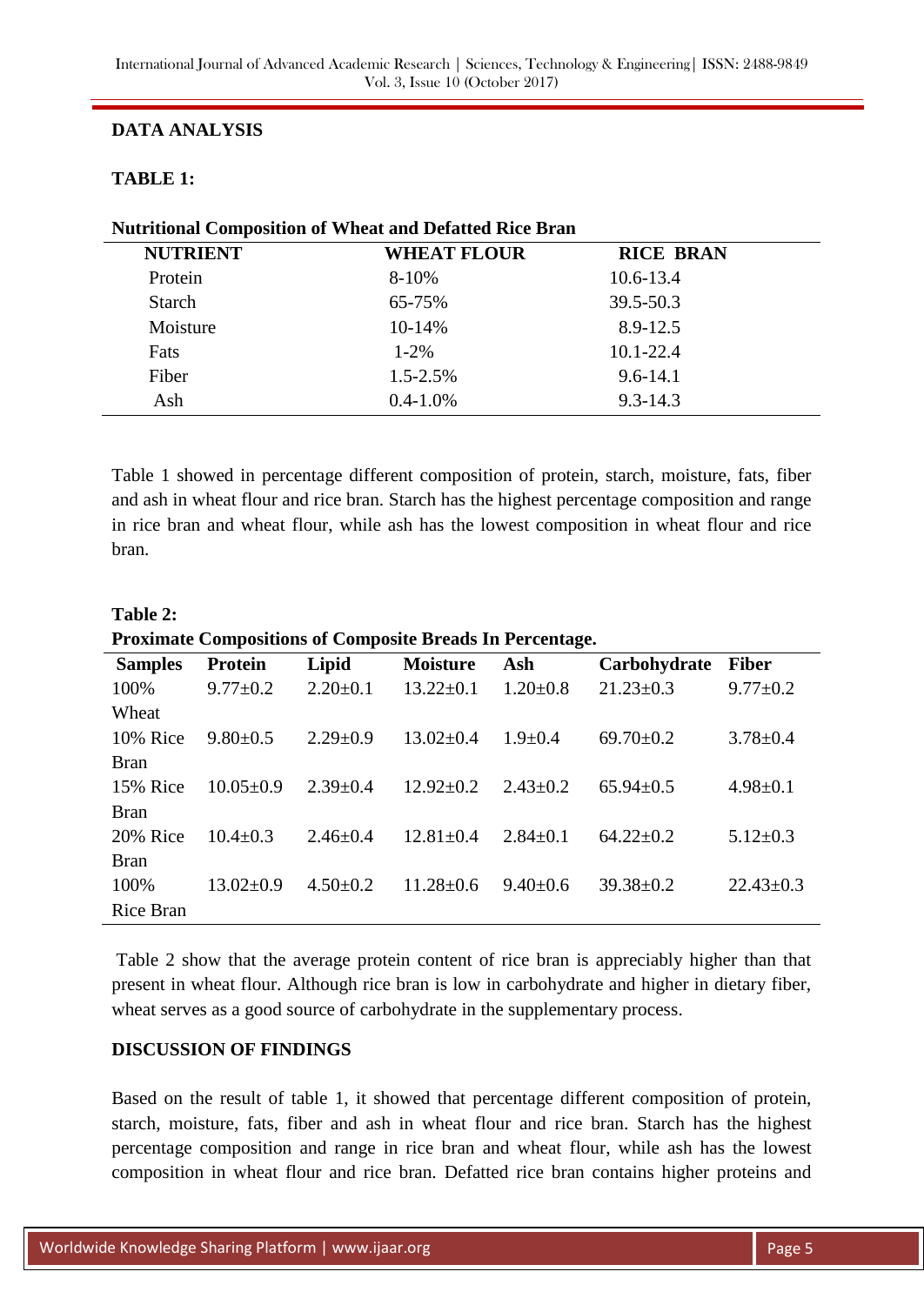other nutrients. It has a good amino acid profit for monogastric animals and good protein and phosphorus contents for ruminants. It is low in fatty acids.

Table 2, also revealed that the average protein content of rice bran is appreciably higher than that present in wheat flour.

## **RECOMMENDATION**

Based on the findings of the study, it is therefore recommended that composite flour of 10% to 15% blends are generally accepted for rice bran and for providing roughage for bowels, and assigning intestinal transit.